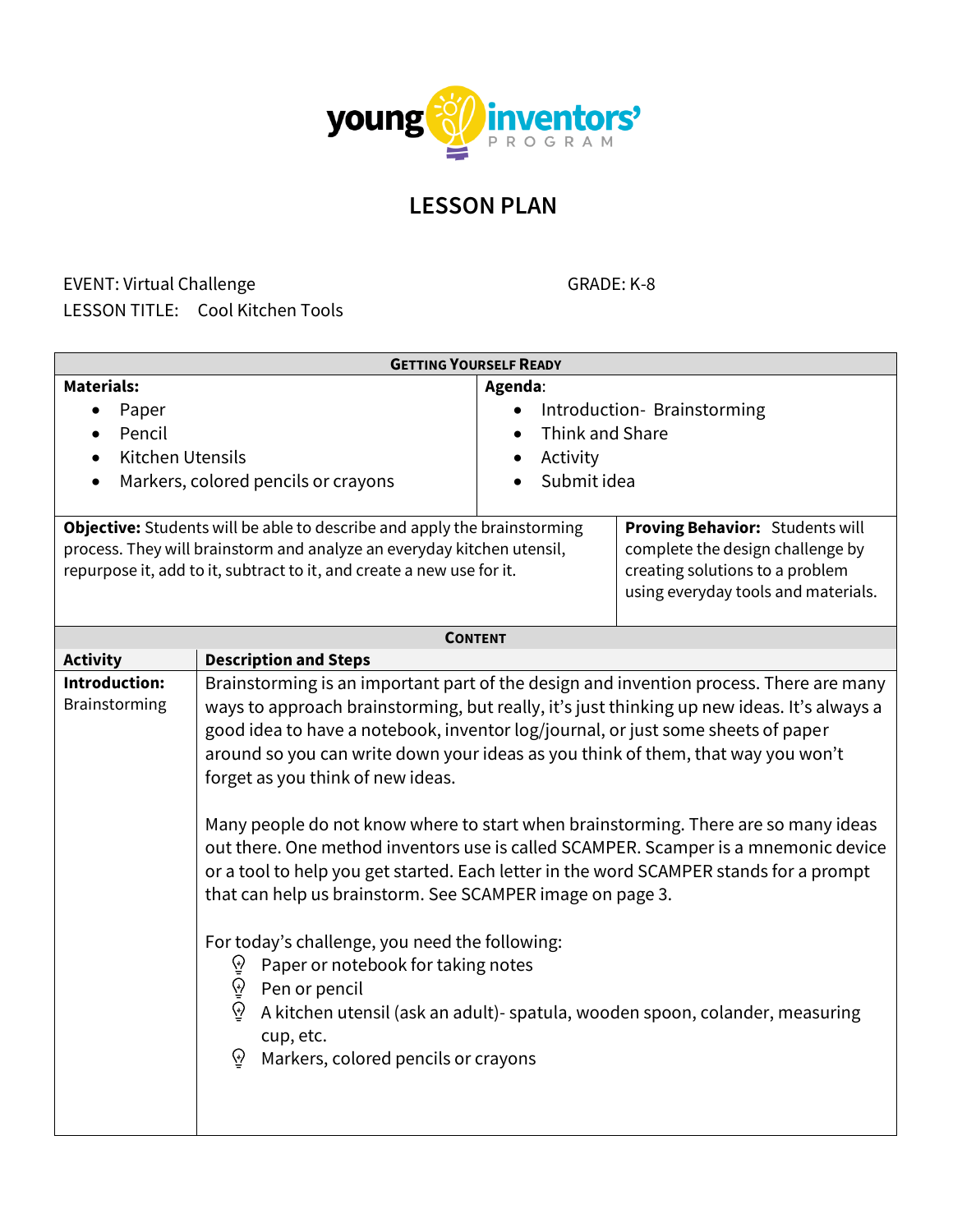| <b>Think and</b><br><b>Share</b>                          | Today, you will take an ordinary utensil from the kitchen and make it into a new tool.                                                                                                                                                                                       |  |  |
|-----------------------------------------------------------|------------------------------------------------------------------------------------------------------------------------------------------------------------------------------------------------------------------------------------------------------------------------------|--|--|
|                                                           | 1. First, take the utensil that you borrowed from your kitchen. Look at it from all<br>angels. Hold it, turn and twist it, think about it.<br>2. How is it used now? (common use)                                                                                            |  |  |
|                                                           | But let's get creativehow could it be used?<br>3.                                                                                                                                                                                                                            |  |  |
|                                                           | Take a few minutes to think and sharewrite down any idea that comes into<br>4.<br>your brain about how you could use this tool in a new way. Make a list of your<br>ideas.                                                                                                   |  |  |
|                                                           | If you can, share some of your ideas with an adult, a sibling or someone else at<br>5.<br>home.                                                                                                                                                                              |  |  |
|                                                           | Then, choose your favorite or best idea and circle it on your list.<br>6.                                                                                                                                                                                                    |  |  |
| Activity: Cool<br>Kitchen Tools                           | You have your idea for a new use for your kitchen utensil. Now comes the fun part-<br>designing.                                                                                                                                                                             |  |  |
|                                                           | So here's your YIP Challenge for today:                                                                                                                                                                                                                                      |  |  |
|                                                           | Take some time to draw and design your new tool based on the everyday<br>kitchen utensil. You can use markers, pencils, or crayons. Your design should<br>show how your new tool is used and what it does.                                                                   |  |  |
|                                                           | Label the different parts of your tool, showing what you added, took away, or<br>how you changed the tool to become something new with a new use. And, if you<br>want, and it's ok with your family, you can build your design with materials at<br>home to see if it works! |  |  |
|                                                           | Once you have your design (the drawing or the model), you can submit it to us to<br>complete the YIP@HOME Challenge.                                                                                                                                                         |  |  |
| <b>YIP CHALLENGE SUBMISSION</b>                           |                                                                                                                                                                                                                                                                              |  |  |
| TO SUBMIT YOUR DESIGN:                                    |                                                                                                                                                                                                                                                                              |  |  |
|                                                           | Take a photo, or scan and upload a picture of your drawing or design.                                                                                                                                                                                                        |  |  |
| Email it to your teacher or to us at: hello@aas-world.org |                                                                                                                                                                                                                                                                              |  |  |
| Or tag us on Instagram: @FueltheSpark.                    |                                                                                                                                                                                                                                                                              |  |  |
|                                                           | We can't wait to see your awesome ideas!                                                                                                                                                                                                                                     |  |  |